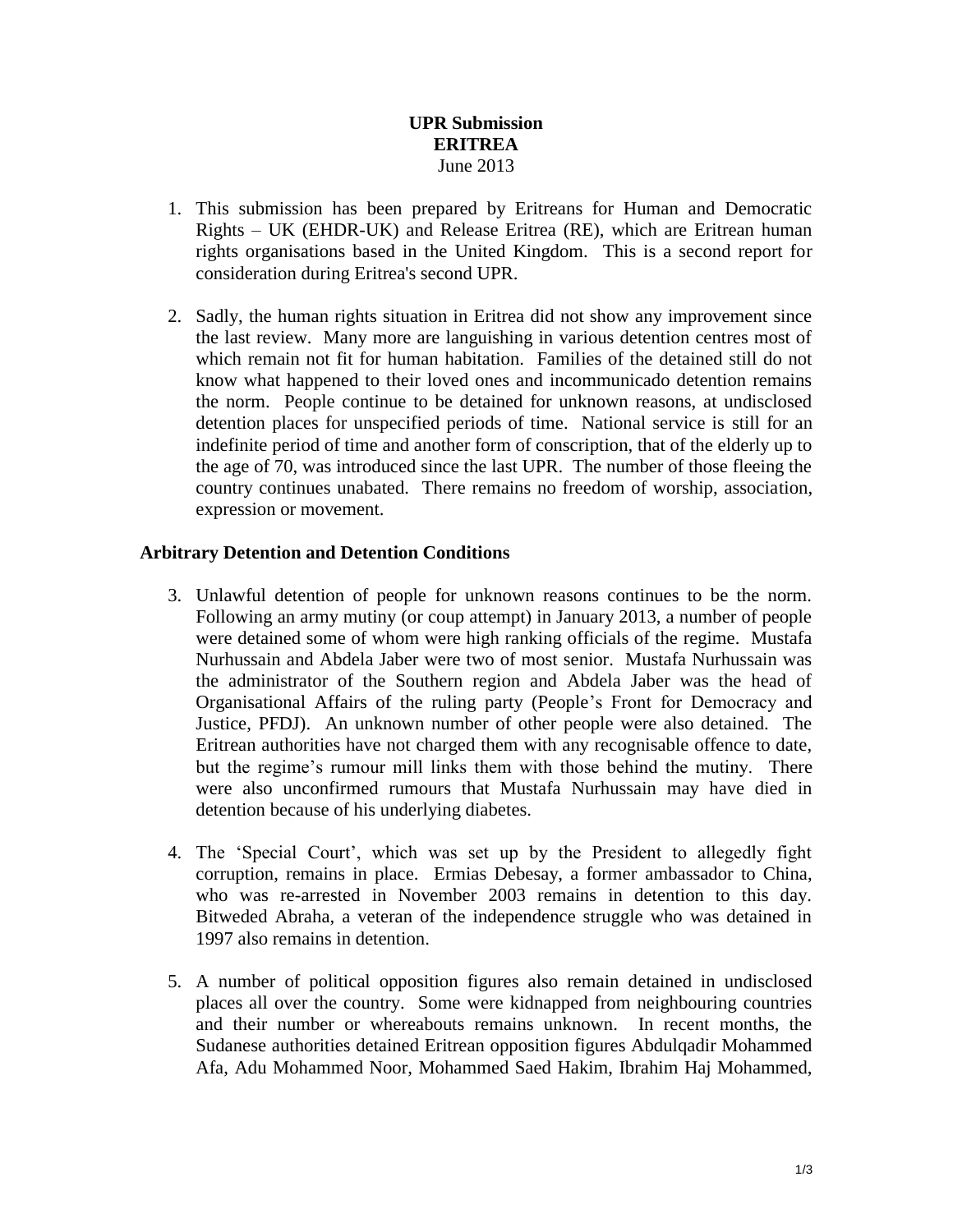Omer Humed Osman, Ahmed Salah Abbeker, Idris Mohammed Idris and Mohammed Ahmed Idris. There are fears that they may have been sent to Eritrea.

- 6. Most prisoners, especially political prisoners, are still not allowed visits by family members or legal representatives. No one has been charged with any offence. Most remain detained in undisclosed locations some of which are located in inhospitable climes.
- 7. The eleven high ranking government and party officials (the G11, part of the so called G-15) and the fifteen journalists who worked for the independent or state media remain detained and despite numerous appeals from international bodies including the African Commission on Human and People's Rights, the government has failed to make any meaningful statement regarding their detention, health and wellbeing. They remain in undisclosed detention to date. There are reports that some may have died while in detention but the government still has not given any official response.
- 8. The HRC's Special Rapporteur on Eritrea has summarised the situation well.

## **Mass killings**

- 9. Following the death of more than 40 young people in November 2004 in Adi Abieto and the reported death of 161 in Wi'a, the government has neither acknowledged the incident nor informed the families of the deceased.
- 10. The 'shoot to kill' policy of the Eritrean government against those trying to flee the country continues to be applied and the number of reported deaths at the borders of Eritrea continues to increase.

# **Media Freedom**

- 11. The government of Eritrea continues to operate extreme censorship. There have not been any independent media outlets since Sept 2001, no foreign journalists have been accredited since 2007 and the state media outlet continues to produce only material that reflects the government's official stand. Crucial information, of interest to the Eritrean public is never transmitted. This includes, various accidents and atrocities facing Eritrean migrants, international news including events such as the Arab spring the deposition of various African leaders and even the death of African leaders that have significance to Eritrean affairs e.g. the death of Muammar Gaddafi and Prime Minister Meles Zenawi.
- 12. The journalists that were jailed during the government crackdown in Sept 2001 continue to be unaccounted for; several have been reported dead and the rest are said to be in poor health conditions. Even State Media professionals are said to be operating under severe pressure/ control and many abandon their jobs and flee the